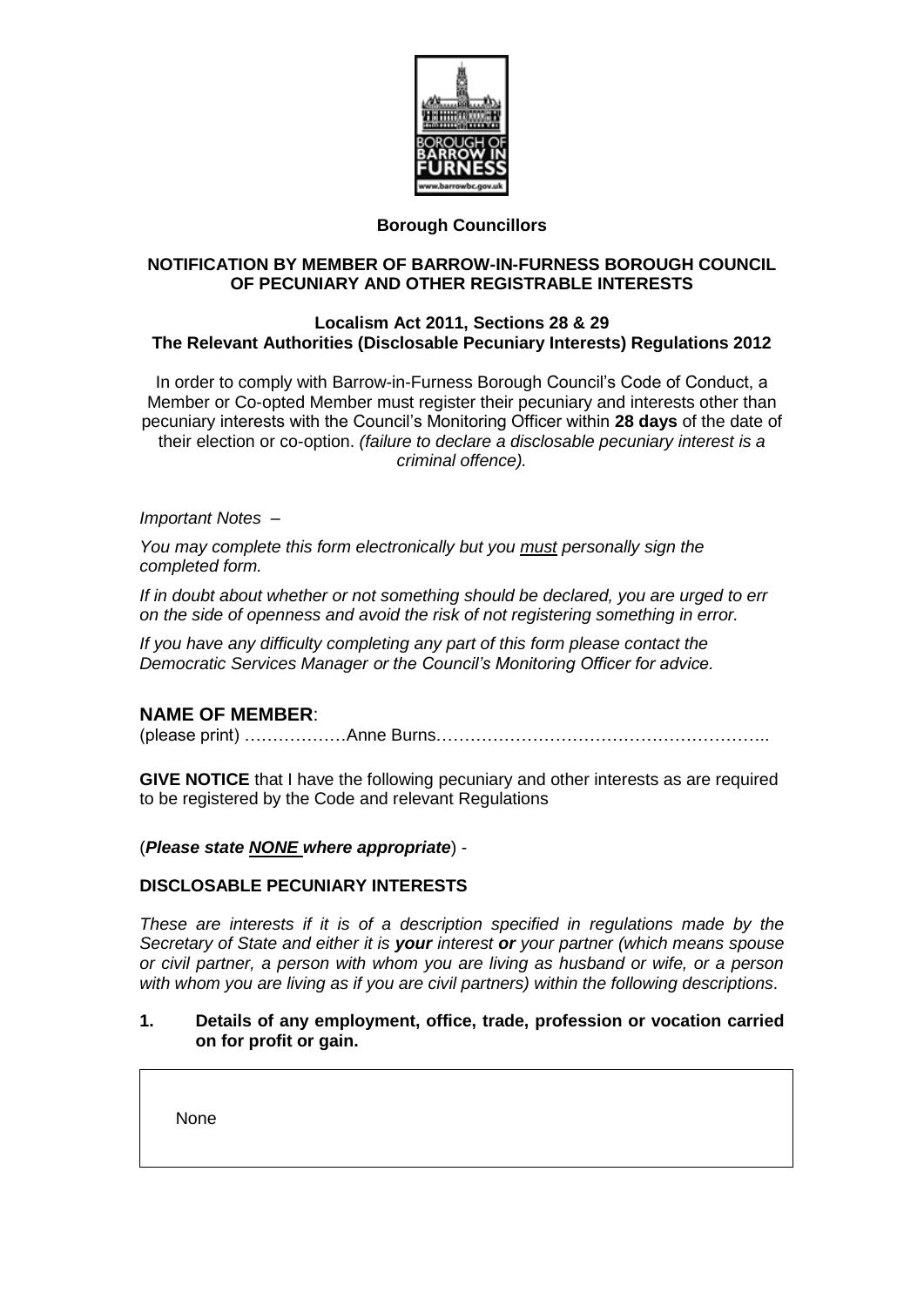**2. Details of any payment or provision of any other financial benefit (other than from the relevant authority) made or provided within the relevant period in respect of any expenses incurred by M in carrying out duties as a member, or towards the election expenses of M. (This includes any payment or financial benefit from a trade union within the meaning of the Trade Union and Labour Relations (Consolidation) Act 1992.** 

Contribution to election expenses from Barrow and Furness Labour Party – £240.83.

**3. Details of any contract which is made between the relevant person (or a body in which the relevant person has a beneficial interest) and the relevant authority –**

**(a) under which goods or services are to be provided or works are to be executed; and** 

**(b) which has not been fully discharged.** 

None

## **4. Details of any beneficial interest in land which is within the area of the relevant authority.**

10 Gilpin Walk, Barrow-in-Furness, Cumbria, LA14 3UP

**5. Details of any licence (alone or jointly with others) to occupy land in the area of the relevant authority for a month or longer.** 

None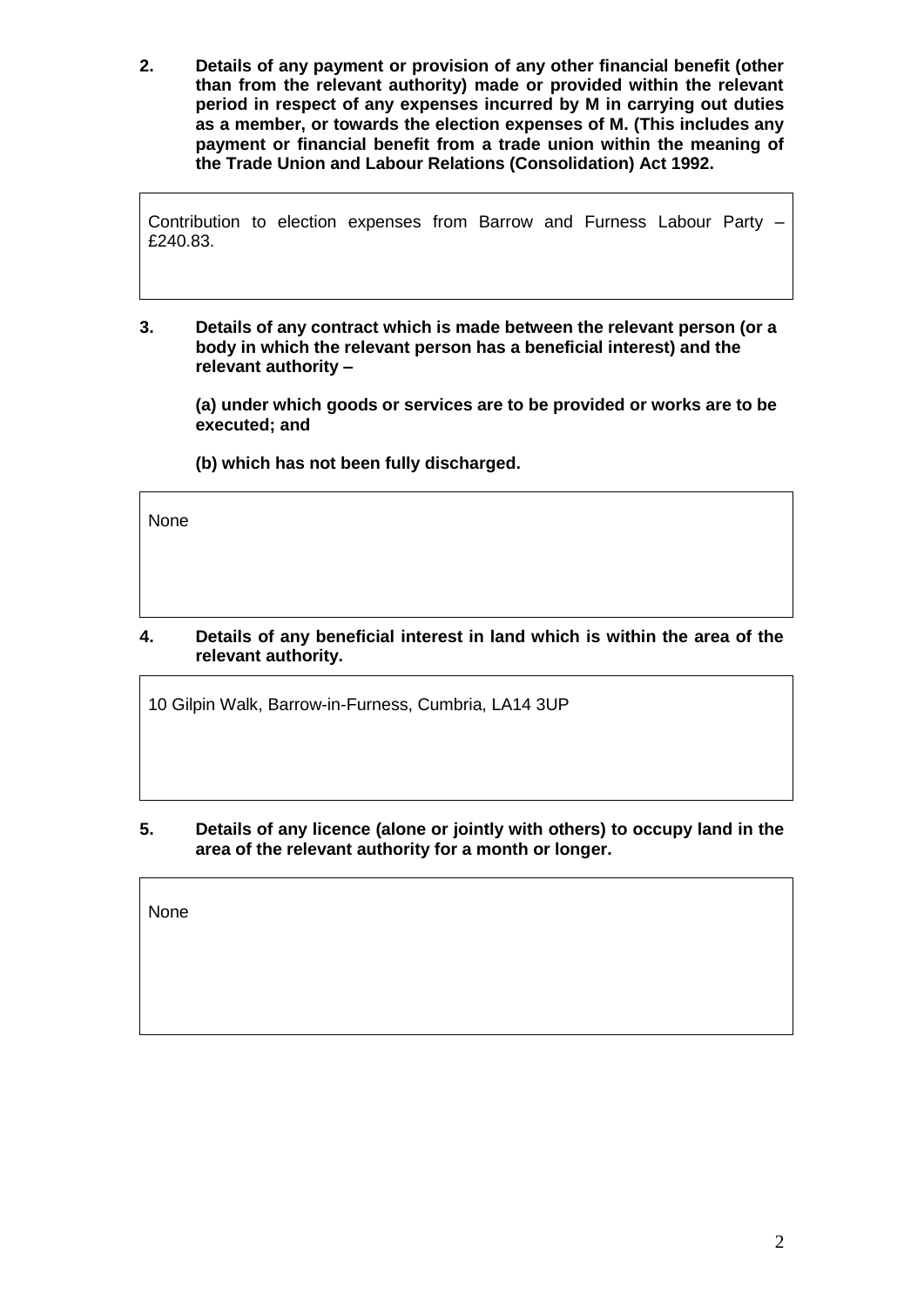- **6. Details of any tenancy where (to M's knowledge) –**
	- **(a) The landlord is the relevant authority; and**
	- **(b) The tenant is a body in which the relevant person has a beneficial interest.**

| None |  |  |  |
|------|--|--|--|
|      |  |  |  |
|      |  |  |  |

- **7. Details of any beneficial interest in securities of a body where**
	- **(a) That body (to M's knowledge) has a place of business or land in the area of the relevant authority; and**
	- **(b) Either –**
		- **(i) The total nominal value of the securities exceeds £25,000 or one hundredth of the total issued share capital of that body; or**
		- **(ii) If that share capital of that body is of more than one class, the total nominal value of the shares of any one class in which the relevant person has a beneficial interest exceeds one hundredth of the total issued share capital of that class.**

None

# **OTHER REGISTRABLE INTERESTS**

*These interests are what the Council has determined should be entered into the authority's register of interests*

**8. Details of any body of which you are a member, or in a position of general control or management, and to which you are appointed or nominated to by the District Council.** 

Furness Academy Governors Governor NHS Foundation Trust (Morecambe Bay)